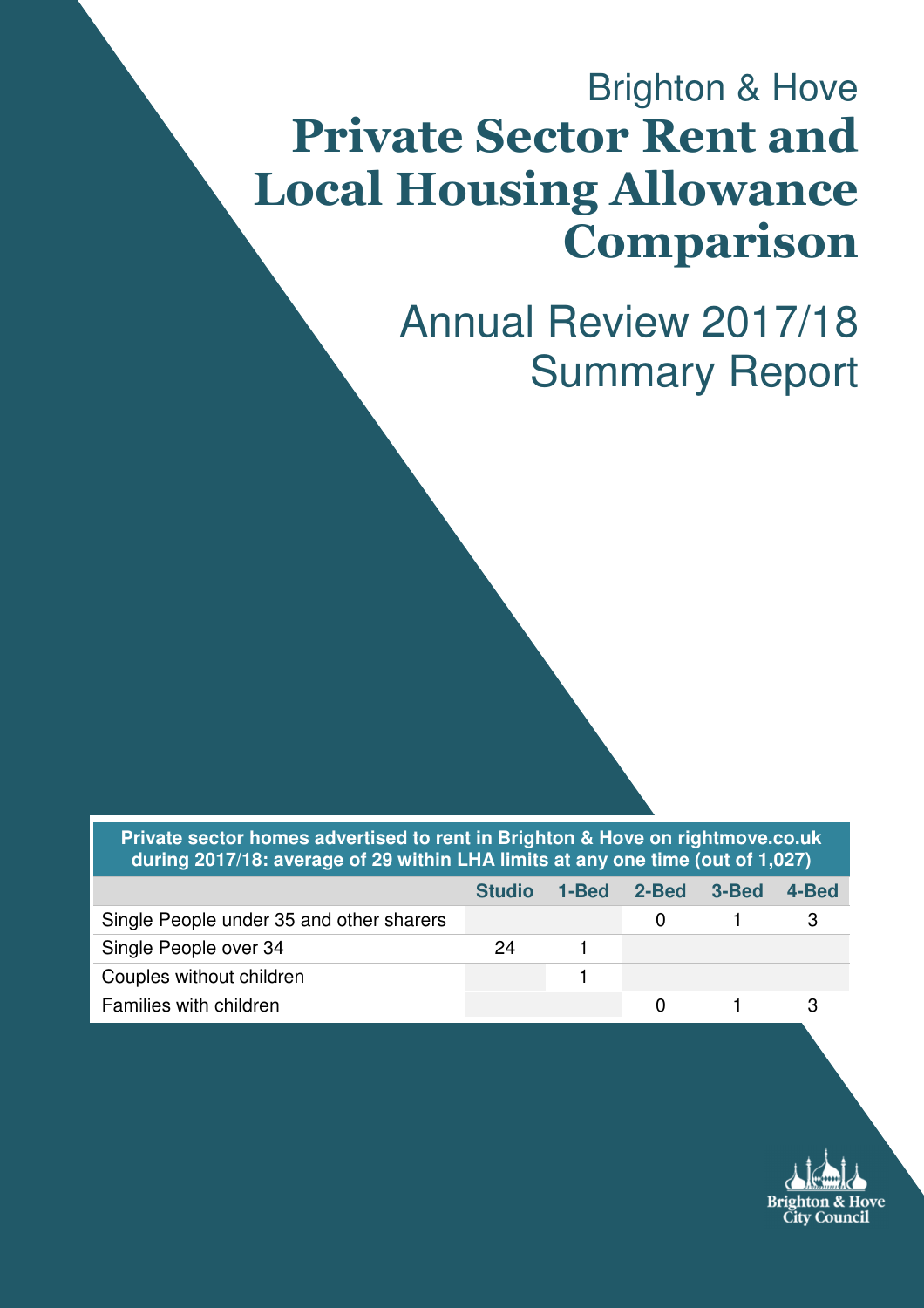## Monthly snapshot of properties advertised in the City during 2017/18

| . .               |      |      |        |       |         |      |      |            |                             |      |                                                                         |       |
|-------------------|------|------|--------|-------|---------|------|------|------------|-----------------------------|------|-------------------------------------------------------------------------|-------|
|                   | Apr  | Mav  | un Jun | a Jul | Aug Sep |      | Oct  | <b>Nov</b> | $\triangle$ Dec $\triangle$ | Jan  | Feb                                                                     | Mar   |
| Average cost      | £707 | £712 | £736   | £701  | £723    | £796 | £723 | £756       | £796                        | £726 | £725                                                                    | £714  |
| Total monitored   | 110  | 120  | 119    | 86    | 73      | 41   | 37   | 60         | 91                          |      |                                                                         | 103   |
| Within LHA rate   | 40   | 42   | 36     | 30    | 24      | 10   | 13   | 13         | 20                          | 15   | 15                                                                      | $-33$ |
| % within LHA rate |      |      |        |       |         |      |      |            |                             |      | 36.4% 35.0% 30.3% 34.9% 32.9% 24.4% 35.1% 21.7% 22.0% 21.1% 20.8% 32.0% |       |

#### **Single people over 34: Studio properties**

The chart shows the number of studio properties counted in the monthly snapshots that were within the 1-bed LHA limit during 2017/18.

There were a higher number of studios counted during the first quarter that were within the 1-bed LHA limit than during the rest of the year.

The chart shows the shortfall between the average advertised cost and the LHA limit for the studio properties counted in the monthly snapshots from April 2017 to March 2018.

Throughout the year the average advertised cost was above the 1-bed LHA limit ranging from the lowest shortfall of £38 to the highest shortfall of £133.

#### **Couples without children: 1-Bed properties**

| <b>Brighton &amp; Hove</b>              |
|-----------------------------------------|
| <b>Studio homes advertised for rent</b> |
| within the 1-bed LHA limit              |



Number of studios monitored within LHA limit



|                   | Apr     | Mav  | ' Jun   | Jul     | Aua     | <b>Sep</b>               | l Octi  | <b>Nov</b> | <b>Dec</b> | /Jan | Feb     | Mar     |
|-------------------|---------|------|---------|---------|---------|--------------------------|---------|------------|------------|------|---------|---------|
| Average cost      | £932    | £956 | £943    | £951    | £987    | £949                     | £936    | £909       | £917       | £940 | £910    | £923    |
| Total monitored   | 259     | 300  | 280     | 242     | 182     | 141                      | 188     | 217        | 257        | 238  | 252     | 286     |
| Within LHA rate   |         |      |         |         |         | $\overline{\phantom{a}}$ | ---     |            |            |      |         |         |
| % within LHA rate | $0.8\%$ | 0.3% | $0.4\%$ | $0.8\%$ | $0.5\%$ | $0.0\%$                  | $0.0\%$ | 0.5%       | 0.4%       | 0.8% | $0.8\%$ | $0.7\%$ |

The chart shows the number of 1-bed properties counted in the monthly snapshots that were within the 1-bed LHA limit during 2017/18.

During the year the number within the 1-bed LHA limit never rose above 2 and in September and October 2017 there were no 1-beds within the limit.

The chart shows the shortfall between the average advertised cost and the LHA limit for the 1-bed properties counted in the monthly snapshots from April 2017 to March 2018.

Throughout the year the average advertised cost was above the 1-bed LHA limit with shortfalls ranging from the lowest at £246 to the highest at £324.

Brighton & Hove 1-bed homes advertised for rent



Brighton & Hove Average monthly rent shortfall: 1-bed



Rent and Local Housing Allowance Comparison 1 April 2017 to 31 March 2018 2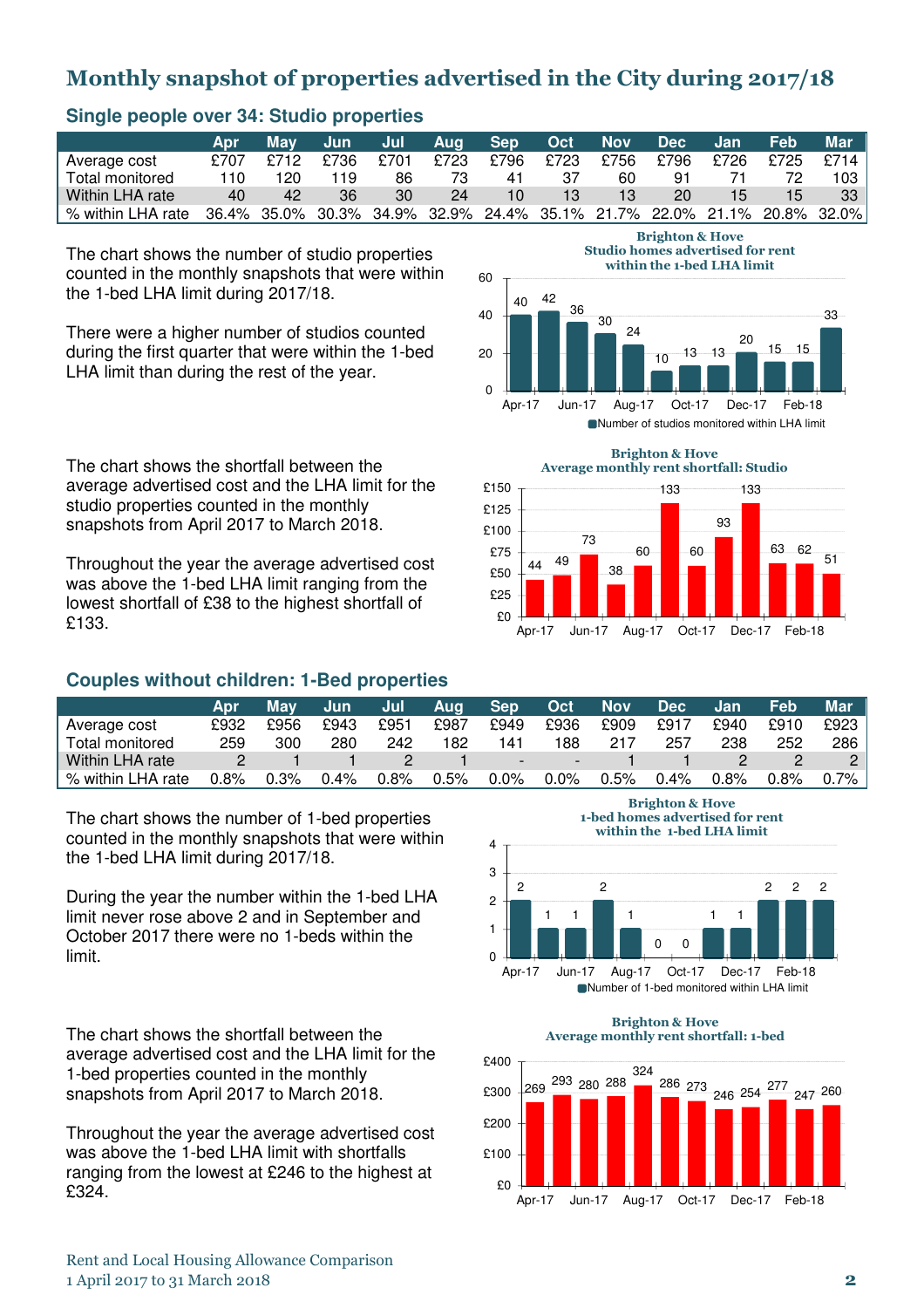#### **Families with Children: 3-Bed properties**

|                   | Apr     |      |      |         |     |                                   | May Jun Jul Aug Sep Oct Nov Dec Jan Feb                                             |     |                |           |     | Mar     |
|-------------------|---------|------|------|---------|-----|-----------------------------------|-------------------------------------------------------------------------------------|-----|----------------|-----------|-----|---------|
| Average cost      |         |      |      |         |     |                                   | £1,592 £1,567 £1,617 £1,674 £1,753 £1,736 £1,672 £1,672 £1,643 £1,728 £1,680 £1,668 |     |                |           |     |         |
| Total advertised  | 158     | 163. | 141  | 130     | 154 | 120                               | 122                                                                                 | 153 | 201            | 212       | 199 | 179 -   |
| Within LHA rate   |         |      |      |         |     | the company of the company of the | $\sim$ $\sim$                                                                       |     | / <sub>=</sub> | . —       |     |         |
| % within LHA rate | $0.0\%$ | 0.6% | 0.7% | $0.8\%$ |     |                                   | 0.0% 0.0% 0.0% 0.7%                                                                 |     | $0.0\%$        | 0.0% 0.5% |     | $1.1\%$ |

The chart shows the number of 3-beds counted in the monthly snapshots that were within the 3-bed LHA limit during 2017/18.

There were five months when one property was within the LHA limit and one month when two properties were within the LHA limit. In the other months there were no properties within the LHA limit.

The chart shows the shortfall between the average advertised cost and the LHA limit for the 3-bed properties counted in the monthly snapshots from April 2017 to March 2018.

Throughout the year the average advertised cost was above the 3-bed LHA limit with shortfalls ranging from the lowest at £569 to the highest at £755.

Brighton & Hove 3-bed homes advertised for rent

within the LHA limit



Number of 3-bed monitored within LHA limit



#### **Single People under 35 and Others Sharing: 4-Bed properties**

|                   | Apr  | 'Mav    | Jun.   | Jul  | <b>Aug</b> | Sep. | Oct  | <b>Nov</b> | Dec | <b>Jan</b> | Feb | Mar                                                                                 |
|-------------------|------|---------|--------|------|------------|------|------|------------|-----|------------|-----|-------------------------------------------------------------------------------------|
| Average cost      |      |         |        |      |            |      |      |            |     |            |     | £1,999 £2,062 £2,161 £2,157 £2,157 £2,255 £2,113 £2,032 £2,141 £2,188 £2,208 £2,159 |
| Total advertised  | 95   |         | 64     | 68   | 56         |      |      | 47         | 276 | 244        | 181 | 120 I                                                                               |
| Within LHA rate   |      |         |        |      |            |      |      |            |     |            |     |                                                                                     |
| % within LHA rate | 4.2% | $3.8\%$ | $.6\%$ | 2.9% | $5.4\%$    | 2.4% | 8.5% | 6.4%       | .8% | $1.2\%$    | .7% | $2.5\%$                                                                             |

The chart shows the number of 4-beds counted in the monthly snapshots during 2017/18 that were within the LHA limit calculated for 4 people sharing.

During the year the number of 4-beds counted in the monthly snapshot that fell within the LHA limit calculated for 4 people sharing never exceeded 5.

The chart shows the shortfall between the average advertised cost to rent the 4-beds counted in the monthly snapshots from April 2017 to March 2018 and the LHA limit calculated for 4 people sharing.

Throughout the year the average advertised cost was above the LHA limit calculated for 4 people sharing with shortfalls ranging from the lowest at £567 to the highest at £823.

Brighton & Hove 4-bed homes advertised for rent within the LHA limit calculated for 4 people sharing



#### Brighton & Hove Average monthly rent shortfall: 4-Bed (calculated for 4 people sharing)



Rent and Local Housing Allowance Comparison 1 April 2017 to 31 March 2018 3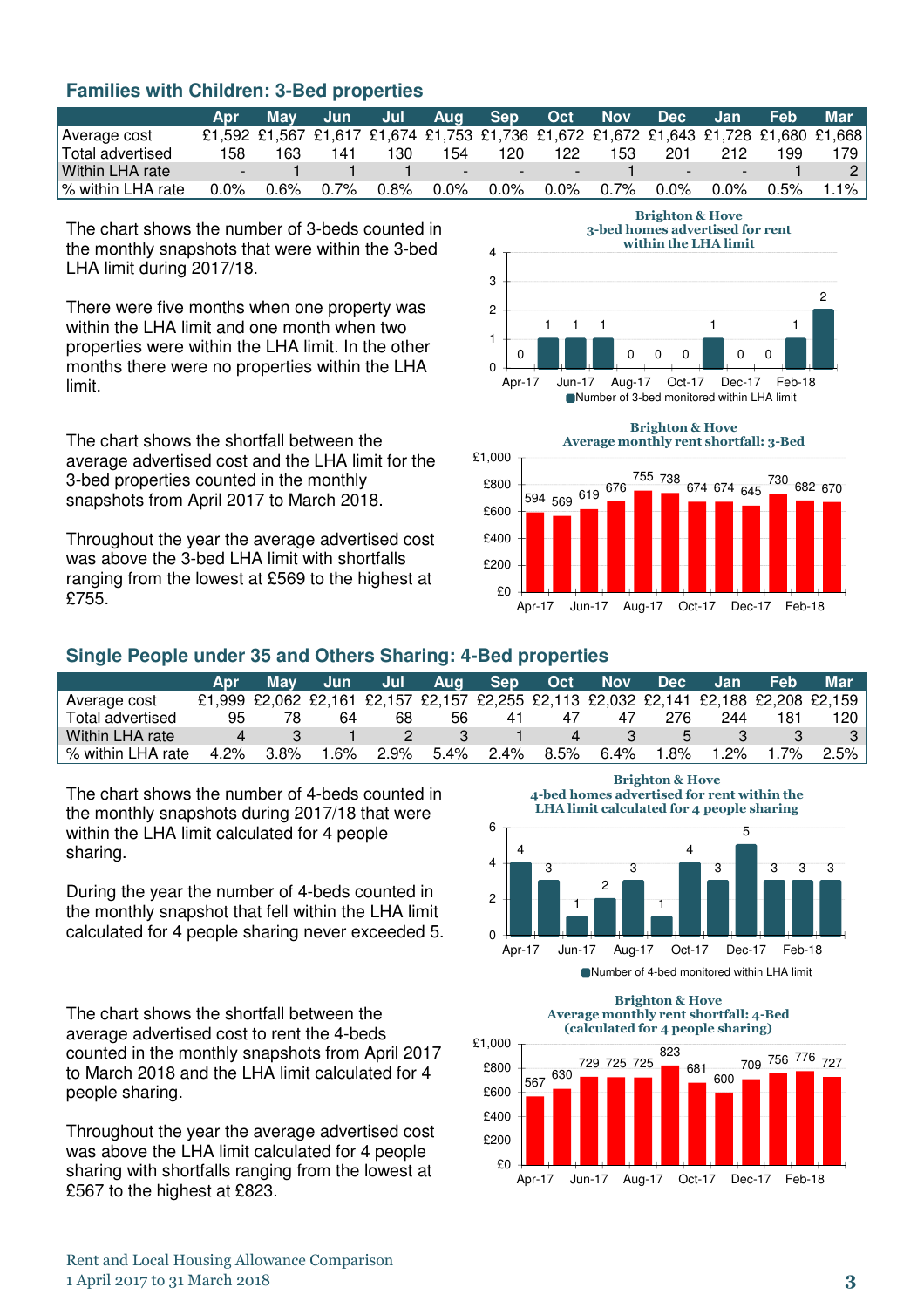### Trends in the private rented sector property market

#### **Number of homes advertised for rent from April 2011 to March 2018**

The chart shows the number of properties counted in the monthly snapshots from April 2011 to March 2018.

Although over the seven years there were fluctuations in the number of properties advertised for rent the overall trend has been upward.



#### **Number of homes advertised for rent within LHA limits from April 2011 to March 2018**

The chart shows the number of properties counted in the monthly snapshots that were within the relevant LHA limit for the size of property from April 2011 to March 2018.

Over the seven years there has been a noticeable fall in the number of properties that are affordable to households in receipt of housing benefit



#### **Percentage of homes advertised for rent within LHA limits from April 2011 to March 2018**

The chart shows the percentage of properties counted in the monthly snapshots that were within the relevant LHA limit for the size of property from April 2011 to March 2018.

It shows the decrease in the percentage of properties that fall within the LHA rates; from 16% of properties falling within the rates in April 2011 to 3% in March 2018.



**Average advertised cost of homes for rent from April 2012 to March 2018** 

The chart shows the average advertised cost of renting properties counted in the monthly snapshots from April 2011 to March 2018

It shows an increase in the average advertised cost over the period monitored; from an average of £1,097 in April 2011 to an average of £1,314 in March 2018.

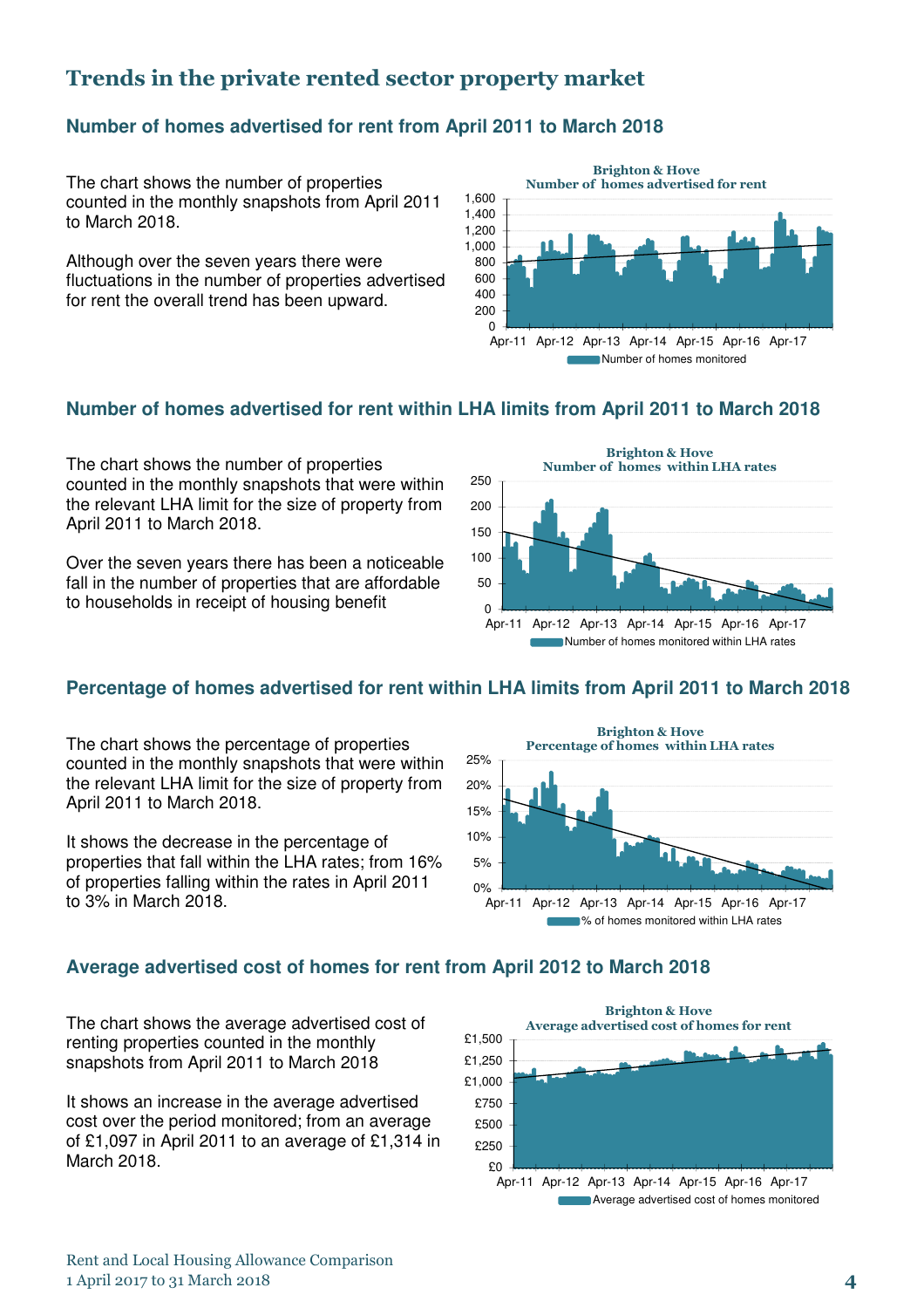#### **Percentage of homes advertised for rent as student lets since April 2012**

The chart shows the percentage of 4-bed properties advertised as student lets counted in the monthly snapshots from April 2012 to March 2018.

It shows a small decrease in the percentage of properties advertised to let for students over the six years monitored and the seasonal pattern in the number advertised.



#### Changes per year since 2011/12

#### **Change in average advertised asking price**

The chart shows the average increase in the monthly rent each year for properties counted in our monthly snapshots since April 2011.

Over the years there has been an annual increase in the average advertised costs to rent across all the different sized properties with 4-bed properties showing the highest increase.



#### **Comparison with the Consumers Price Index (CPI) and Retail Price Index (RPI)**

The chart compares the average annual rent inflation to the CPI and RPI indices.

The cost to rent all the different sized properties continues to increase at a greater rate than both the CPI and the RPI indices.



#### Methodology

This Annual Review brings together data collected on a monthly basis from properties advertised on the Rightmove website from April 2011 to March 2018 (inclusive). The monitoring took the form of monthly snapshots and therefore properties may have been included more than once whilst other properties that were advertised on the weeks that data was not collected will have been missed.